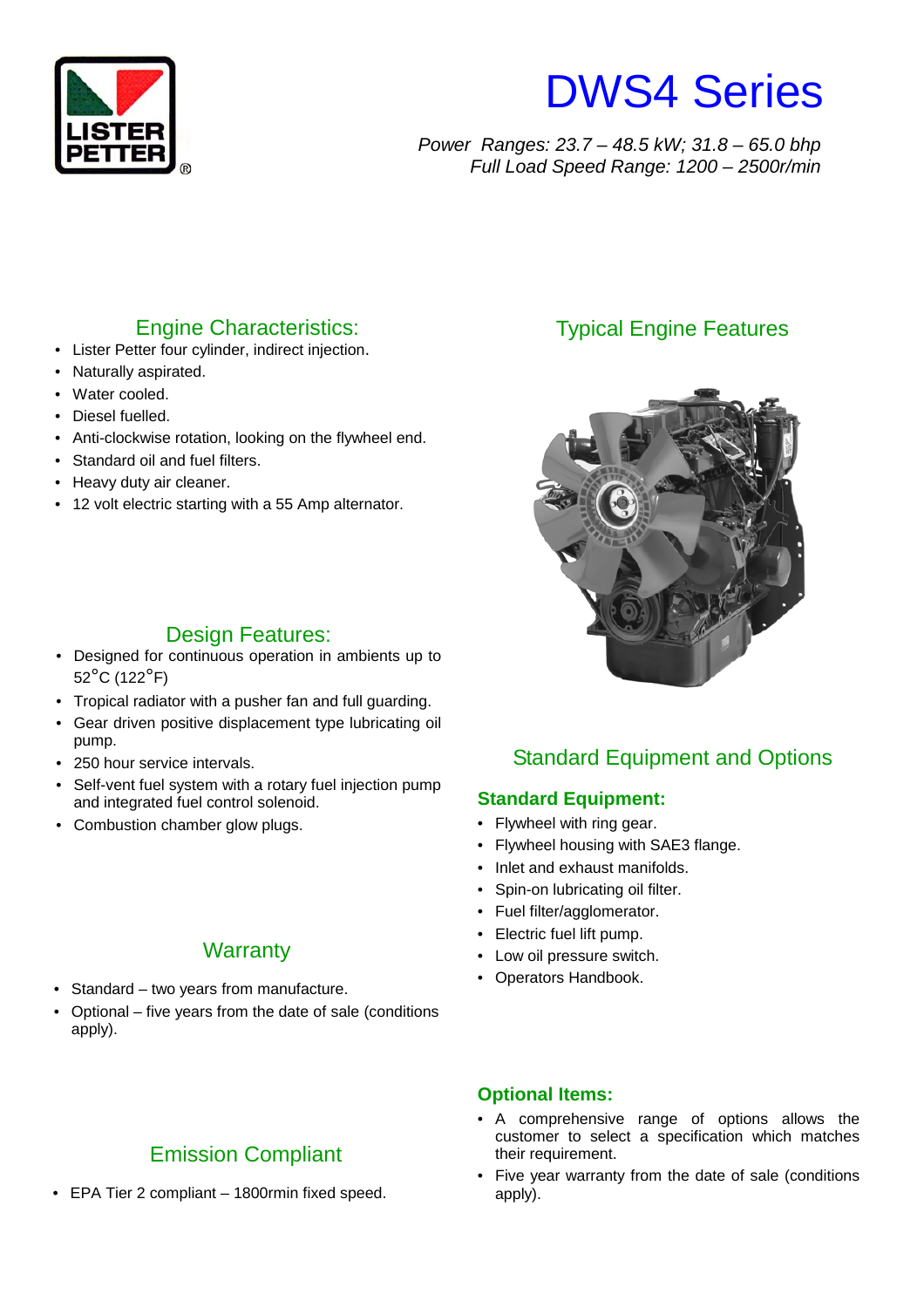|                               |       |      | Power and Torque Performance to ISO 3046 |      |                          |      |      |
|-------------------------------|-------|------|------------------------------------------|------|--------------------------|------|------|
|                               | r/min | 1200 | 1500                                     | 1800 | 2000                     | 2200 | 2500 |
| Fixed speed<br>continuous     | kW    |      | 28.7                                     | 33.2 | $\overline{\phantom{0}}$ |      |      |
|                               | hp    |      | 38.5                                     | 44.5 | $\overline{\phantom{0}}$ | ۰    |      |
| Fixed speed<br>overload power | kW    |      | 31.6                                     | 36.5 | $\overline{\phantom{0}}$ | ۰    |      |
|                               | hp    |      | 42.3                                     | 48.9 | $\overline{\phantom{a}}$ | ۰    |      |
|                               |       |      |                                          |      |                          |      |      |
| Variable speed                | kW    | 23.7 | 30.2                                     | 35.7 | 39.0                     | 41.9 | 46.3 |

hp 31.4 40.5 47.9 52.3 56.2 62.1

kW 25.0 31.6 36.9 40.3 43.6 48.5 hp 33.5 42.4 49.5 54.0 58.4 65.0

Nm 188.6 192.3 189.4 186.2 181.9 176.9 lbf ft | 139.1 | 141.8 | 139.7 | 137.4 | 134.2 | 130.5

c o n t i n u o u s

Torque – variable speed con-

Variable speed overload power



The performance curves relate to a run in engine, correctly built and tested, without radiator and fan fitted

# Fuel Consumption – full load, continuous power

| r/min  | 200 | 1500 | 1800 | 2000 | 2200 | 2500 |
|--------|-----|------|------|------|------|------|
| g/kW h | 230 | 235  | 242  | 242  | 240  | 245  |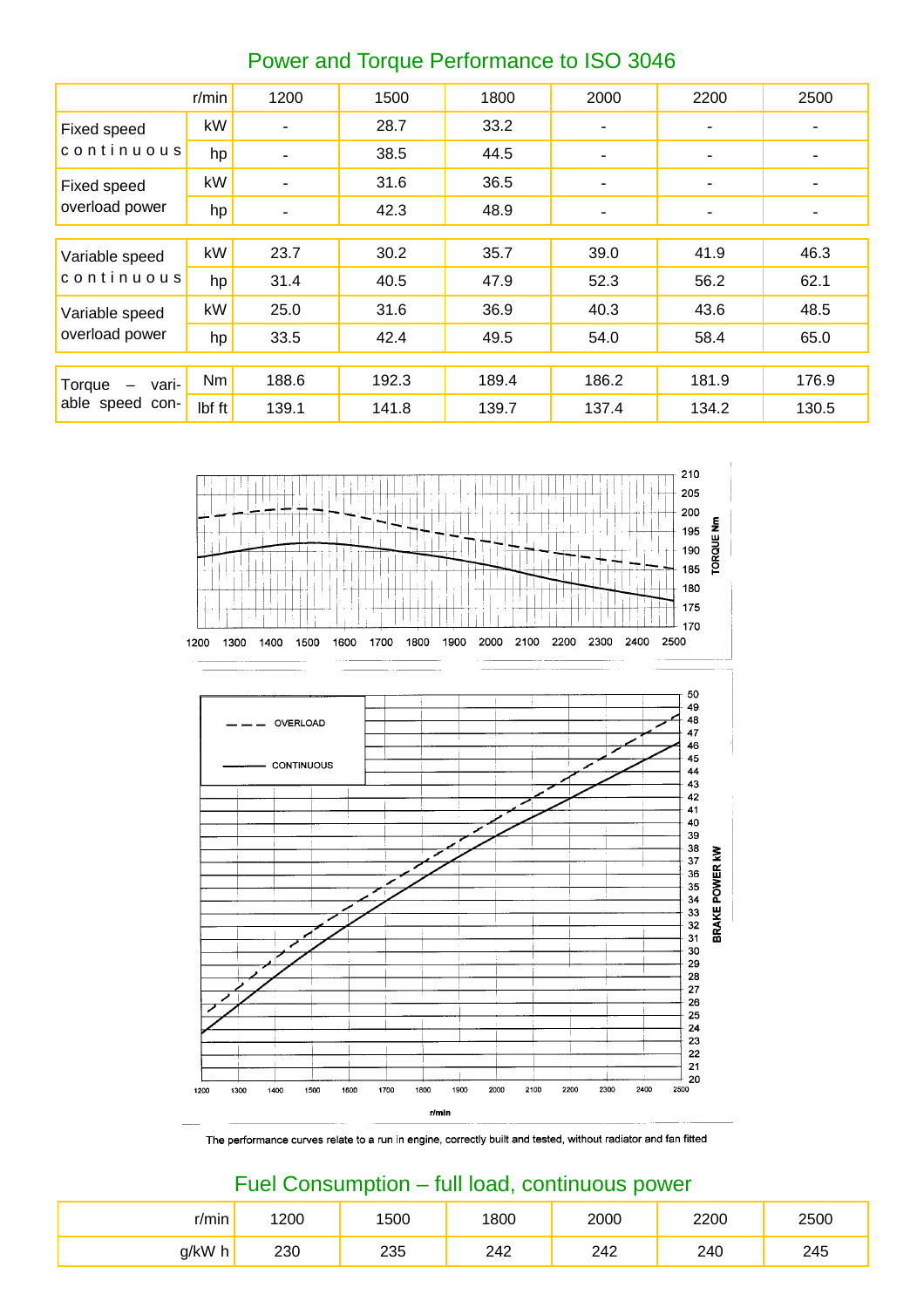# Technical Data

| Type of fuel injection                                         | Indirect     |                 |
|----------------------------------------------------------------|--------------|-----------------|
| Aspiration                                                     |              | Natural         |
| Direction of rotation - looking on flywheel end                |              | Anti-clockwise  |
|                                                                | mm           | 94.0            |
| Nominal cylinder bore                                          | in           | 3.7             |
| <b>Stroke</b>                                                  | mm           | 120.0           |
|                                                                | in           | 4.7             |
| Total cylinder capacity                                        | litre        | 3.33            |
|                                                                | $in^3$       | 203.3           |
| Compression ratio                                              |              | 22:1            |
| Firing order (number 1 cylinder is at the gear end)            |              | $1 - 3 - 4 - 2$ |
| Minimum idling speed                                           | r/min        | 700             |
| Minimum full load speed                                        | r/min        | 1200            |
| Number of flywheel ring gear teeth                             |              | 122             |
| Number of starter motor pinion gear teeth                      |              | 10              |
| Maximum intermittent end thrust                                | $\mathsf{N}$ | 2160.0          |
| - forwards towards the flywheel                                | Ibf          | 485.0           |
|                                                                | N            | 1080.0          |
| - rearwards away from the flywheel                             | Ibf          | 242.5           |
| Maximum continuous end thrust                                  | N            | 1080.0          |
| - forwards towards the flywheel                                | Ibf          | 242.5           |
|                                                                | N            | 540.0           |
| - rearwards away from the flywheel                             | Ibf          | 121.3           |
|                                                                | Nm           | 20.0            |
| Maximum inline power take off from the crankshaft pulley       | Ibf ft       | 44.1            |
| Auxiliary hydraulic power take off drive ratio                 |              | 1:1             |
|                                                                | <b>Nm</b>    | 125.0           |
| Auxiliary hydraulic power take off maximum permissible torque  | Ibf ft       | 276.0           |
| Maximum permissible intake restriction at full rated speed and | mbar         | 63.5            |
| load                                                           | in $H_2O$    | 25.0            |
|                                                                | mbar         | 68.0            |
| Maximum permissible exhaust back pressure                      | in $H_2O$    | 27.2            |